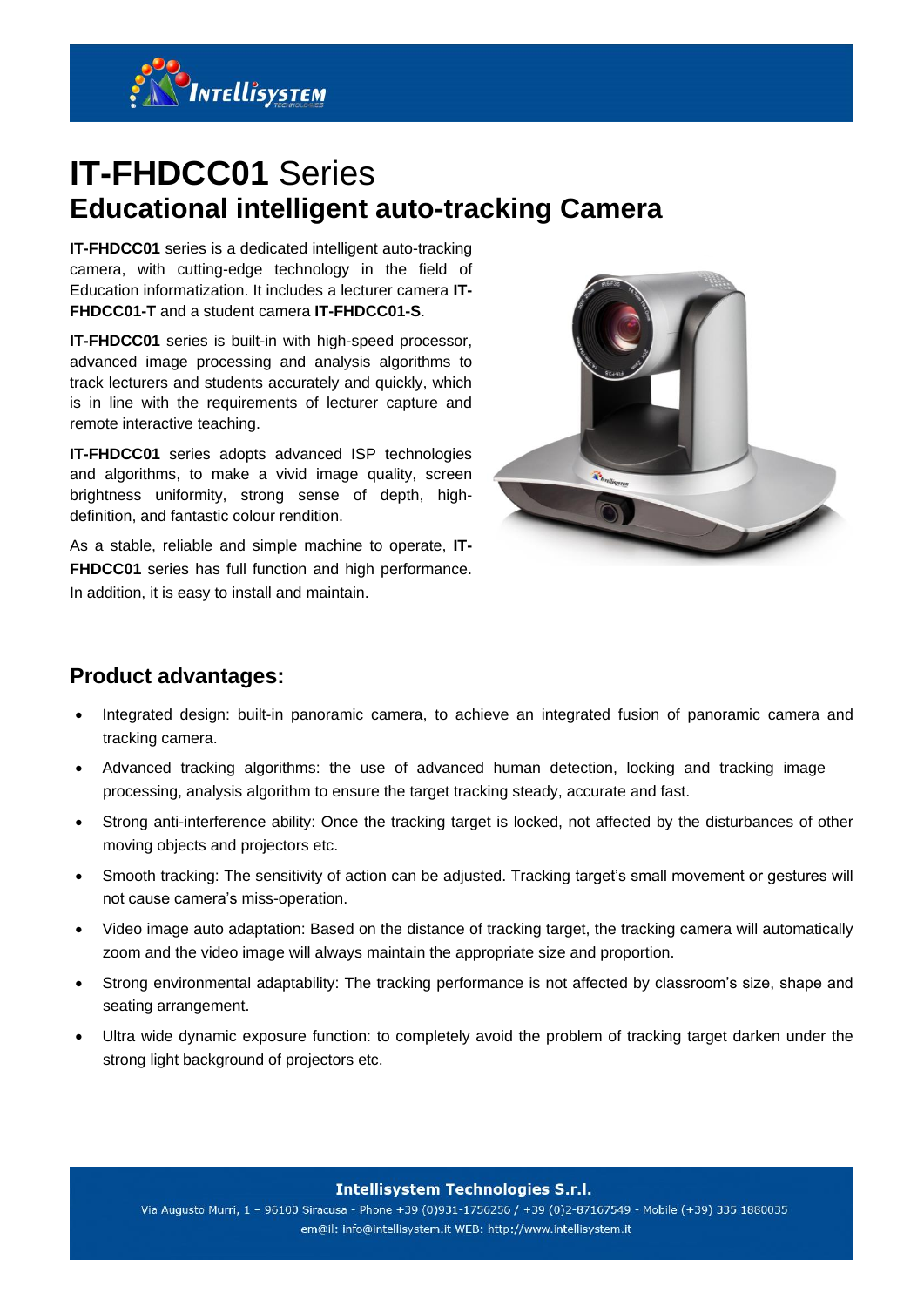

#### **Features**

**Superb High-definition Image**

**IT-FHDCC01** employs 1/2.8 inch high quality CMOS sensor. Resolution is up to 1920x1080 with frame rate up to 60 fps.

- **Leading Focus Technology** Leading auto focus algorithm makes lens a fast, accurate and stable auto-focusing.
- **Low Noise and High SNR**

Low Noise CMOS effectively ensure high SNR of camera video. Advanced 2D/3D noise reduction technology is used to further reduce the noise, while ensuring image sharpness.

**Audio Input Interface**

Support 8000 16000,32000,44100,48000 sampling frequency and AAC, MP3, PCM audio coding.

- **Wide-range, Quiet and Quick Pan/Tilt Mechanism** By adopting step driving motor mechanism, IT-FHDCC01 camera works extremely quiet and moves smoothly without any noises.
- **Multiple Video Compression**

Support H.264/H.264+ video compression. Support compression of resolution up to 1920x1080 with frame up to 60 fps and 2 channels 1920x1080p with 30 fps compression.

- **Multiple Network Protocol** Support ONVIF, RTSP, RTMP protocols and support RTMP push mode.
- **Low-power Sleep Function** Support low-power sleep/wake up, the consumption is lower than 400mW under sleep mode.

#### **Order Series**

Name Product: **IT-FHDCC01X**

**X/Y**: Variable letters and numbers



#### **Intellisystem Technologies S.r.l.**

Via Augusto Murri, 1 - 96100 Siracusa - Phone +39 (0)931-1756256 / +39 (0)2-87167549 - Mobile (+39) 335 1880035 em@il: info@intellisystem.it WEB: http://www.intellisystem.it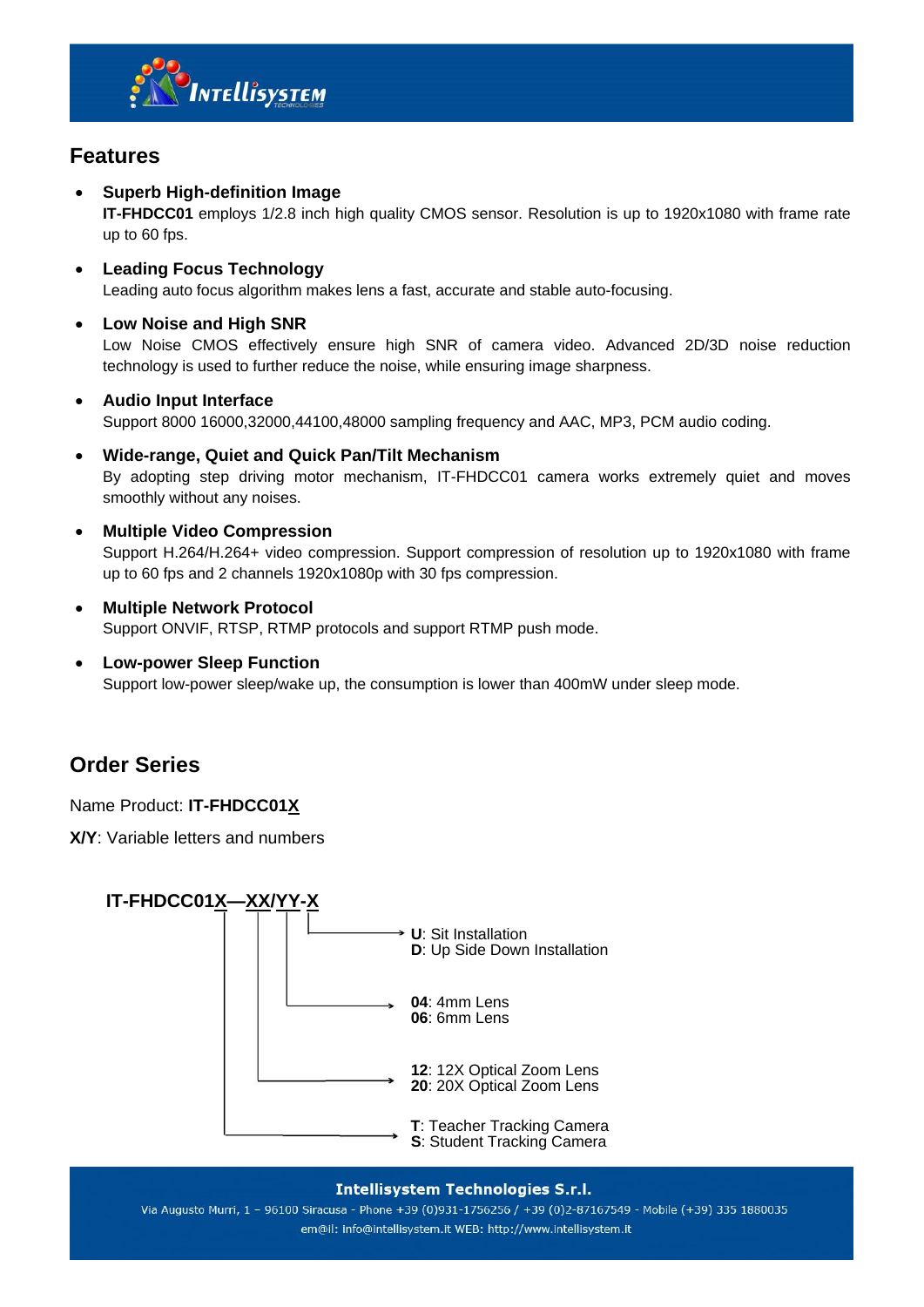

## **Specification**

| <b>Parameters/Model</b>                       | IT-FHDCC01-T/S-12                                                                                             | IT-FHDCC01-T/S-20                                   |  |
|-----------------------------------------------|---------------------------------------------------------------------------------------------------------------|-----------------------------------------------------|--|
| <b>Tracking Camera and Lens Parameter</b>     |                                                                                                               |                                                     |  |
| <b>Sensor</b>                                 | 1/2.8 inch high quality HD CMOS sensor                                                                        |                                                     |  |
| <b>Effective Pixels</b>                       | 2.07 megapixel; 16:9                                                                                          |                                                     |  |
| <b>Video Signals</b>                          | 1080P60/50/30/25/59.94/29.97,1080l60/50/59.94,720P60/50/30/25 / 59.94 /2 9.97                                 |                                                     |  |
| <b>Optical Zoom</b>                           | 12x optical zoom $f=3.9 \sim 46.1$ mm                                                                         | 20x optical zoom $f=4.7 \sim 94$ mm                 |  |
| <b>View Angle</b>                             | 6.3°(tele) $\sim$ 72.5°(wide)                                                                                 | $2.9^{\circ}$ (tele) ~55.4° (wide)                  |  |
| <b>Iris</b>                                   | $F1.8 \sim F2.4$                                                                                              | $F1.6 \sim F3.5$                                    |  |
| <b>Digital Zoom</b>                           | X <sub>10</sub>                                                                                               |                                                     |  |
| <b>Minimum Illumination</b>                   | 0.5Lux(F1.8, AGC ON)                                                                                          |                                                     |  |
| <b>Digital Noise Reduction</b>                | 2D & 3D digital noise reduction                                                                               |                                                     |  |
| <b>White Balance</b>                          | Manual / Auto / One Push / 3000K / 3500K / 4000K / 4500K / 5000K / 5500K / 6000K /<br>6500K / 7000K           |                                                     |  |
| <b>Focus</b>                                  | Auto/Manual/One Push                                                                                          |                                                     |  |
| <b>Aperture</b>                               | Auto/Manual                                                                                                   |                                                     |  |
| <b>Electronic Shutter</b>                     | Auto/Manual                                                                                                   |                                                     |  |
| <b>BLC</b>                                    | ON/OFF                                                                                                        |                                                     |  |
| <b>WDR</b>                                    | OFF/Dynamic Range adjustment                                                                                  |                                                     |  |
| <b>Video Adjustment</b>                       | Brightness, Color, Saturation, Contrast, Sharpness, Gamma curve                                               |                                                     |  |
| <b>SNR</b>                                    | $>55$ dB                                                                                                      |                                                     |  |
| <b>Panoramic Camera</b>                       |                                                                                                               |                                                     |  |
|                                               |                                                                                                               |                                                     |  |
| <b>Sensor</b>                                 | 1/3 inch high quality HD CMOS sensor                                                                          |                                                     |  |
| <b>Effective Pixels</b>                       | 2.1 megapixel                                                                                                 |                                                     |  |
| Lens                                          | <b>Manual Focus</b>                                                                                           |                                                     |  |
| 4mm Lens View Angle(D/H/V)                    | 89.6°\71°\52.2°                                                                                               |                                                     |  |
| 6mm Lens View Angle(D/H/V)<br>67.0°\59°\32.5° |                                                                                                               |                                                     |  |
| <b>Input/Output Interface and Protocols</b>   |                                                                                                               |                                                     |  |
| <b>Video Interface</b>                        | <b>SDILAN</b>                                                                                                 |                                                     |  |
| <b>Network Interface</b>                      | 100M network interface (10/100BASE-TX) 5G Wi-Fi (optional), Support VISCA<br>protocol control through IP port |                                                     |  |
| <b>Network Protocol</b>                       | RTSP, RTMP, ONVIF, GB/T28181                                                                                  |                                                     |  |
| <b>Compress Image Code Stream</b>             | Dual stream output                                                                                            |                                                     |  |
| <b>Video Compress Format</b>                  | H.264, H.265                                                                                                  |                                                     |  |
| <b>Control Signal Interface</b>               | RS-232 Input                                                                                                  |                                                     |  |
| <b>Control Protocol</b>                       | VISCA / PELCO-D / PELCO-P Baud Rate:115200/9600/4800/2400bps                                                  |                                                     |  |
| <b>Audio Input Interface</b>                  | Dual audio channel 3.5mm linear input                                                                         |                                                     |  |
| <b>Audio Compress Format</b>                  | AAC, MP3, PCM                                                                                                 |                                                     |  |
| <b>Power Interface</b>                        | HEC3800 power jacket(DC12V)                                                                                   |                                                     |  |
| <b>Pan Tilt Parameter</b>                     |                                                                                                               |                                                     |  |
| <b>Pan Rotation</b>                           | $-170^{\circ}$ ~ +170°                                                                                        |                                                     |  |
| <b>Tilt Rotation</b>                          | $-30^{\circ}$ $\sim$ $+90^{\circ}$                                                                            |                                                     |  |
| <b>Pan Control Speed</b>                      | $0.1 \sim 100^{\circ}/s$                                                                                      |                                                     |  |
| <b>Tilt Control Speed</b>                     | $0.1 \sim 45^{\circ}/s$                                                                                       |                                                     |  |
| <b>Preset Speed</b>                           | Pan: 100°/s, Tilt: 45°/s                                                                                      |                                                     |  |
| <b>Preset Number</b>                          |                                                                                                               | User can set up to 255 presets (remoter 10 presets) |  |
| <b>Other Parameters</b>                       |                                                                                                               |                                                     |  |
| <b>Supply Adapter</b>                         | Input AC110V-AC220V to DC12V/2.5A                                                                             |                                                     |  |
| <b>Input Voltage</b>                          | Output DC12V±10% POE power supply optional                                                                    |                                                     |  |
| <b>Input Current</b>                          | 1.5A (Max.)                                                                                                   |                                                     |  |
| <b>Consumption</b>                            | 18W (Max.)                                                                                                    |                                                     |  |
| <b>Store Temperature</b>                      | $-10^{\circ}$ C $\sim$ +60 $^{\circ}$ C                                                                       |                                                     |  |

**Intellisystem Technologies S.r.l.** 

Via Augusto Murri, 1 - 96100 Siracusa - Phone +39 (0)931-1756256 / +39 (0)2-87167549 - Mobile (+39) 335 1880035 em@il: info@intellisystem.it WEB: http://www.intellisystem.it